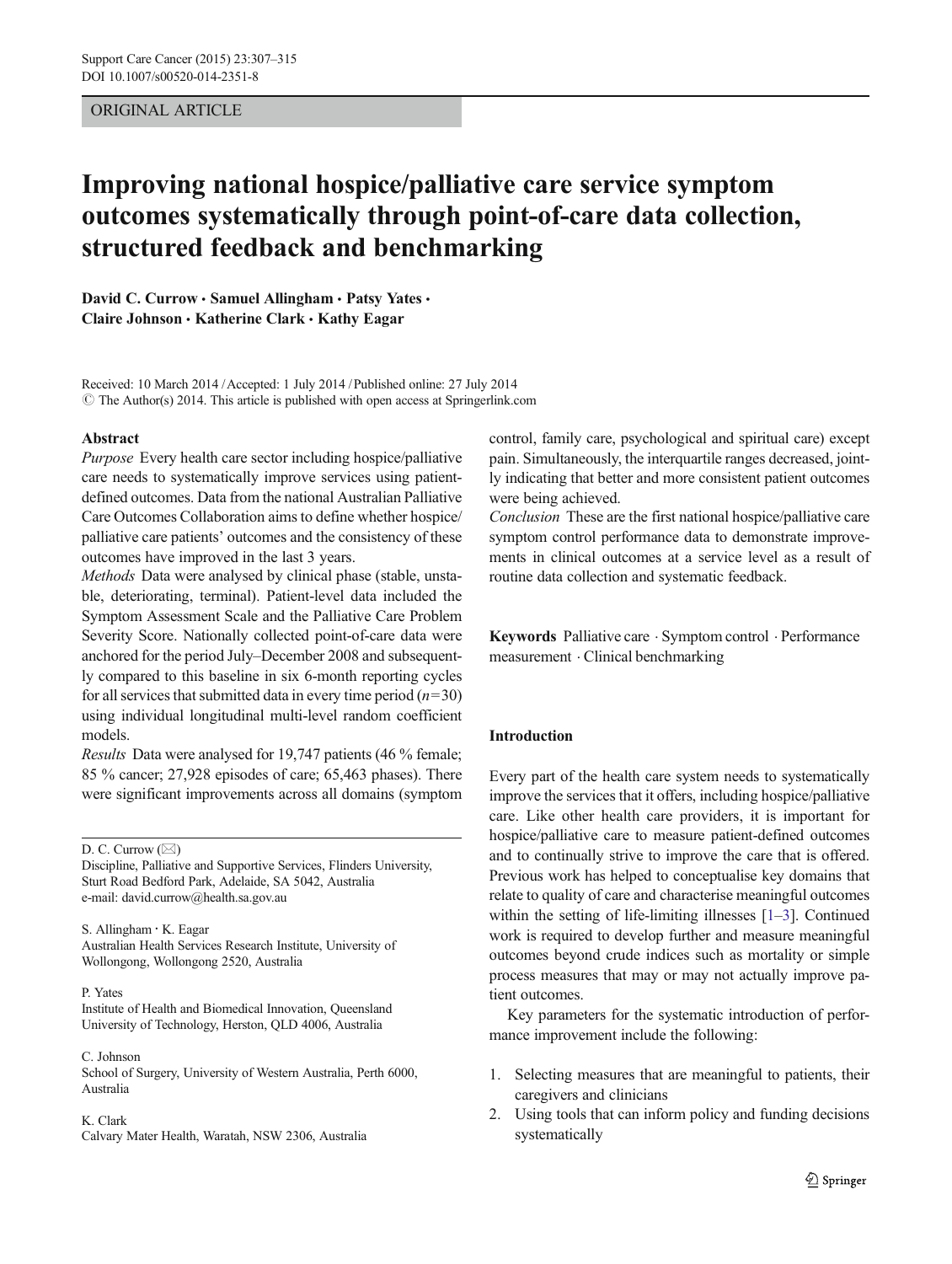- 3. Embedding systems to collect these measures in routine clinical practice and analyse them in a standard way nationally
- 4. Ensuring that the performance of individual services can be tracked longitudinally using the same measures to evaluate changes in the quality of care
- 5. Providing timely and respectful mechanisms for feedback of each service's performance
- 6. At a systems level, working to understand the key factors that drive changes in performance through benchmarking and ensuring that services apply best available evidence for the changes required to improve outcomes

The care provided by specialist palliative care services in Australia reaches a wide range of people with life-limiting illnesses although this is still predominant in people whose diagnosis is cancer. From population estimates, the percentage of people with life-limiting illnesses in Australia who are referred to specialist palliative care services is just under 60 % across the community [[4](#page-7-0)].

With the challenges generated by clinical practice in hospice/palliative care and a dedicated workforce utilising limited resources, there is a need to ensure that every service is delivering the best possible care to the people who most need that care [[5](#page-7-0)]. An essential prerequisite of a quality service is to have in place sufficiently robust measures to ensure patients' needs, and outcomes can be assessed systematically in routine practice. Another prerequisite is that there is close collaboration between peer services in order to participate in benchmarking, refine models of care and continue to improve outcomes systematically.

In order to undertake meaningful benchmarking, there needs to be ways to compare patient outcomes in a small rural service with those in a large university teaching hospital. The focus is therefore on individual patients' measurements regardless of setting, as it is the patients' outcomes that ultimately define quality of care. These data are aggregated to service level comparisons.

This patient-centred approach requires systematically collecting outcome measures at point-of-care in order to inform areas where improvements need to occur [[6,](#page-7-0) [7](#page-7-0)]. It also requires methods to control for differences in the mix of patients seen in different services (age, gender, life-limiting illnesses, prognosis), given that hospice/palliative care services have differing patterns of referral [\[8\]](#page-7-0).

The Australian Palliative Care Outcomes Collaboration (PCOC) is a national program funded by the federal Department of Health that is designed to improve clinical outcomes in palliative care through an explicit audit and feedback quality cycle that includes the following:

1. National service level performance derived from patient outcome measures

- 2. Systematic benchmarking between participating services or relevant subgroups of them. This involves measuring each service against national benchmark standards that PCOC sets and reports against
- 3. Actively implementing quality improvement initiatives. While each service implements their own quality improvement programs, nationally employed staff facilitate identifying priorities for clinical and systems change and support change management processes across each participating service through communities of practice (Quality Improvement Facilitators (QIFs))
- 4. For individual patients, outcomes are recorded at each encounter (if in the community) and at least with each phase change (in hospital)
- 5. Aggregate data are analysed and reported back to participating services allowing comparison to all other participating (deidentified) services nationally every 6 months

Important principles underpinning participation in the initiative include that it is voluntary, data are owned by the service submitting them and there is timely return of analysed, comparative data to each participating service where only the service receiving the data knows their own actual performance. All other data are anonymised. Participating services are supported throughout the process by receiving training in standardised clinical assessment, interpreting and using the data, and ways of optimising quality improvement programs. More detail on PCOC and its operation and progress has been reported previous [[6,](#page-7-0) [7\]](#page-7-0) as well as at [http://www.pcoc.org.au/.](http://www.pcoc.org.au/)

The aim of this study was to determine whether hospice/ palliative care services' patients' and caregivers' outcomes have improved nationally since the inception of point-ofcare data collection, structured and timely feedback and benchmarking by PCOC and also whether there was greater consistency in service performance. The null hypothesis was that there was no difference between the performance of services over baseline during the study period.

## Methods

Nationally consistent clinical assessments are collected by participating services at every clinical encounter with the patient (in the community) and at least with every phase change (in hospital), whether care was provided directly or through consultative services. This is derived from a point-ofcare data collection. An 'episode of care' changes each time the setting of care changes (community care, inpatient care, specialist nursing facility). Phase of care are clinically relevant categories of care that describe the palliative care trajectory [\[9](#page-7-0)]. Within this routine point-of-care collection, data are therefore aggregated at episode and phase level in order to help to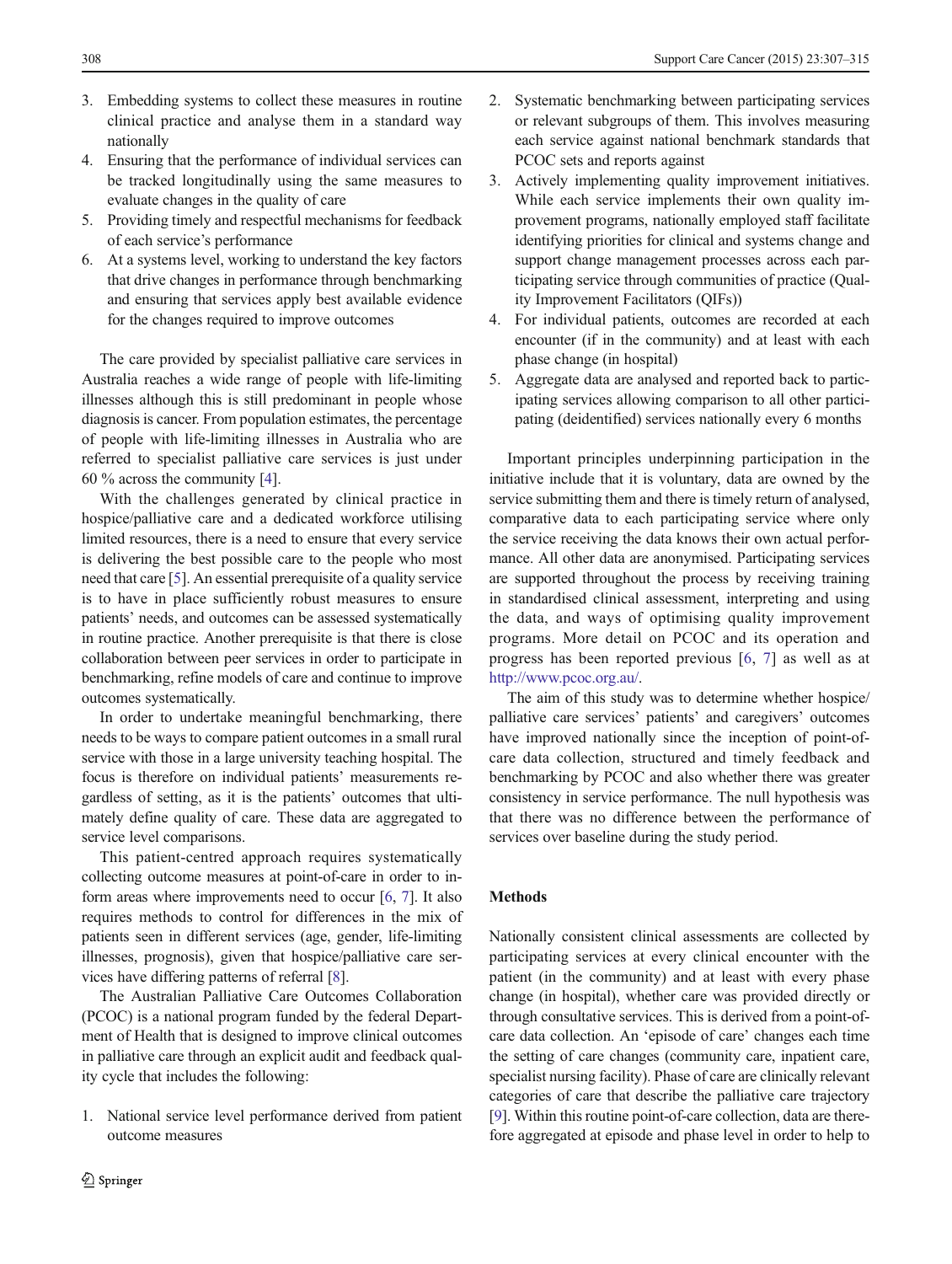compare similar subpopulations (Table 1; collected when a person's clinical condition changes) [\[9,](#page-7-0) [10\]](#page-7-0).

The Palliative Care Phase of Care is a measure of relative resource utilisation linked directly to clinical needs, irrespective of diagnosis or prognosis [\[9](#page-7-0), [10](#page-7-0)]. There are four clinical phases for the patient: stable, unstable, deteriorating and terminal and a fifth (bereavement phase) when specific bereavement support is provided to the family. Movement between phases is determined by clinical needs and the urgency of the interventions required. A new phase is assigned whenever a clinical change requires patient/family reassessment and modification of the care plan.

#### Table 1 Phase definitions

#### Phase 1: Stable

- All patients not classified as unstable, deteriorating, or terminal.
- The patient symptoms are adequately controlled by established management. Further interventions to maintain symptom control and
- quality of life have been planned. The situation of the family/carers is relatively stable and no new issues are apparent. Any needs are met by the established plan of care.

#### Phase 2: Unstable

- The patient experiences the development of a new unexpected problem or a rapid increase in the severity of existing problems, either of which require an urgent change in management or emergency treatment.
- The family/carers experience a sudden change in their situation requiring urgent intervention by members of the multidisciplinary team.
- Phase 3: Deteriorating
- The patient experiences a gradual worsening of existing symptoms or the development of new but expected problems. These require the application of specific plans of care and regular review but not urgent or emergency treatment.
- The family/carers experience gradually worsening distress and other difficulties, including social and practical difficulties, as a result of the illness of the person. This requires a planned support program and counselling as necessary.
- Phase 4: Terminal
- Death is likely in a matter of days, and no acute intervention is planned or required. The typical features of a person in this phase may include the following:
- Profoundly weak; essentially bedbound; Drowsy for extended periods Disoriented for time and has a severely limited attention span
- Increasingly disinterested in food and drink
- Finding it difficult to swallow medication
- This requires the use of frequent, usually daily, interventions aimed at physical, emotional and spiritual issues.
- The family/carers recognise that death is imminent and care is focussed on emotional and spiritual issues as a prelude to bereavement.

### Phase 5: Bereaved

Death of the patient has occurred and the carers are grieving. A planned bereavement support program is available including referral for counselling as necessary. Record only one bereavement phase per patient-not one for each carer/family member.

These are the phase definitions used at the time of these data being collected. There is a revised set of definitions now being used that include more definitive data about when a phase ends (rather than simply relying on the beginning of the next phase)

Work has been undertaken to identify quality measures in hospice/palliative care [[11](#page-7-0), [12](#page-7-0)]. In PCOC, symptoms are measured using two key measures. The seven domains of the Symptom Assessment Scale measure insomnia, appetite, nausea, bowels, breathing, fatigue and pain on a 0–10 numerical patient self-rating scale [[13](#page-7-0), [14](#page-7-0)]. The four domains of the clinician-rated Palliative Care Problem Severity Score capture pain, other (physical) symptoms, psychological/spiritual problems and family/carer problems measured as a categorical scale (absent, mild, moderate or severe) [\[10](#page-7-0)].

In the service feedback report for January–June 2009, PCOC introduced eight casemix adjusted relative mean improvement (CARMI) [\[15](#page-7-0)] measures for each of the measures in the clinician-rated Palliative Care Problem Severity Score (pain, other symptoms, family/carer problems and psychological/spiritual problems) and for four items in the patient- (or proxy-) rated Symptom Assessment Score (pain, nausea, breathing problems and bowel problems). The CARMI is a risk-adjustment methodology that measures the difference between the change in pain and symptom scores achieved and what was expected. The 'expected' scores are based on what was actually achieved for different classes of patients (the 'casemix') during a baseline period in July– December 2008. The CARMI measures allow services to compare themselves to this national baseline and to each other, taking into account the different mix of patients at each service. This score was calculated by averaging the change for each patient in the same phase (stable, unstable, deteriorating, terminal) with the symptom score at the start of the phase in order to create the baseline expected change score. This forms the anchor point against which changes in services' performances (improving or worsening) were assessed longitudinally, ensuring that patient-level data compared similar patients.

#### Analysis

Data for the eight routinely reported CARMI measures were analysed at phase level in 6-month periods for all of the services in the Collaboration that provided data in all six (January 1, 2009 to December 31, 2011) 6-month reporting periods and score changes compared to the baseline. For each service in each six monthly report, this figure was averaged across all phases.

For each measure, a longitudinal multi-level random coefficient model was fitted to determine whether there was a significant, positive increase in the proportion of phases that were better than baseline over the 3-year period.

#### Consent and ethical oversight

The study was approved by the Human Research Ethics Committee of the University of Wollongong, the auspicing body for the Collaboration. Individually identified data were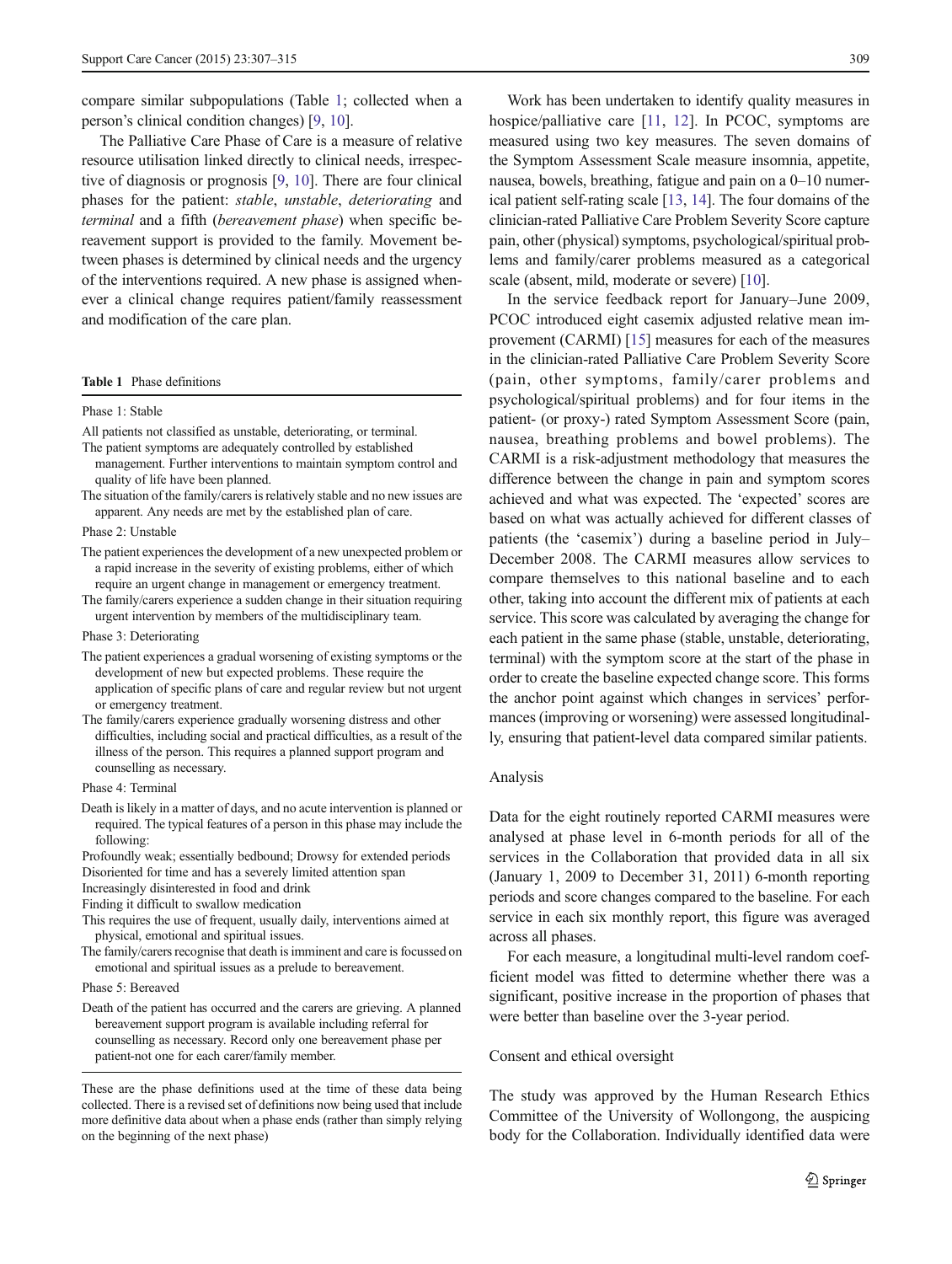not collected. Data collection was of routine clinical data, and separate consent was not required to be sought for this.

# **Results**

Data from all 30 services who were continuously engaged in the PCOC audit and feedback process between January 2009 and December 2011 were included in the analysis. These 30 services varied in their service delivery models and geographic settings (Table 2) and from other participating services whose data were not provided for all six periods and from those services who are not participating (Table 2). The total number of episodes of care they reported was 27,928 with 65,463 phase of care. For services, the mean and median numbers of patients and episodes and phases of care increased in each 6-month period (Table [3\)](#page-4-0).

At a patient level, these data report the care provided to 19,747 patients of whom 46 % were female and 85 % of whom had cancer as their primary life-limiting illness. Mean age was 70.9 years (SD 14.3; median 73; range 0– 103).

For both patient- and clinician-reported outcomes, there were statistically significant improvements in all domains over the 3-year period at a service level with the exception of pain (Table [4](#page-4-0)). Consistent with this, the median service level percentage of patient phases achieving at least the baseline median change increased incrementally over the period. At the same time, the service level interquartile ranges also decreased in the same domains over the same period of reporting suggesting that not only was overall performance improving but also outcomes were being achieved more con-sistently (Table [5;](#page-5-0) Fig. [1\)](#page-6-0).

## **Discussion**

This is the first time that national hospice/palliative care performance data in symptom control have been presented, and the first data that demonstrate that patient-centred improvements in care can be delivered nationally. This program of work demonstrates that it is feasible to measure patientcentred palliative care outcomes routinely at point-of-care as an integral part of the clinical encounter. More importantly, the data confirm that it is possible to work with services to improve systematically the care that is provided in ways that can be measured using patient- and family-centred outcomes. Work is ongoing to better understand why pain is the only symptom not to significantly improve.

Other initiatives have started around the world that are seeking to routinely improve patient outcomes through routine data capture, analysis and feedback using similar processes [\[16](#page-7-0)–[18\]](#page-7-0). There is a need to harmonise measures and ensure that data are also being benchmarked at patient level across these initiatives to understand variations in outcomes between services internationally.

Building routine data collection into clinical care is the critical foundation in order to understand patient outcomes. This allows comparison between patients, not simply between services. Demonstrating the rates of improved symptom control is crucial if, as a community, we are to have confidence in the care that is offered to people at the end of life and to further invest in it.

Given that hospice/palliative care was a sector of health care that was largely data naïve a decade ago, a national voluntary program of this size and complexity demonstrates very rapid progress. For many services for the first time, the Collaboration has embedded standardised and routine clinical assessments. More importantly, PCOC has catalysed a process of services starting to compare and contrast models of service

|                                                           |                                         |                                         | Type of clinical service |                          |                                            |           |  |
|-----------------------------------------------------------|-----------------------------------------|-----------------------------------------|--------------------------|--------------------------|--------------------------------------------|-----------|--|
|                                                           |                                         | $n\ (\%)$                               | Inpatient                | Ambulatory/<br>community | Both inpatient and<br>community/ambulatory | Total     |  |
| Services included in the study                            | Geographic setting<br>for care delivery | Metropolitan                            | 7(23)                    | 1(3)                     | 4(13)                                      | 12(40)    |  |
|                                                           |                                         | Regional/rural                          | 5(17)                    | 3(10)                    | 7(23)                                      | 15(50)    |  |
|                                                           |                                         | Both metropolitan<br>and regional/rural | 0(0)                     | 2(7)                     | 1(3)                                       | 3(10)     |  |
|                                                           |                                         | Total                                   | 12(40)                   | 6(20)                    | 12(40)                                     | 30(100)   |  |
| All services submitting data during<br>July-December 2011 | Geographic setting<br>for care delivery | Metropolitan                            | 23(23)                   | 9(10)                    | 15(15)                                     | 47(46)    |  |
|                                                           |                                         | Regional/rural                          | 19(19)                   | 12(12)                   | 14(14)                                     | 45 (44)   |  |
|                                                           |                                         | Both metropolitan<br>and regional/rural | 7(7)                     | 2(2)                     | 1(1)                                       | 10(10)    |  |
|                                                           |                                         | Total                                   | 49 (48)                  | 23(23)                   | 30(29)                                     | 102 (100) |  |

Table 2 Characteristics of the 30 services that contributed data for all six monthly collection periods January 2009 to December 2011 in the Australian Palliative Care Outcomes Collaboration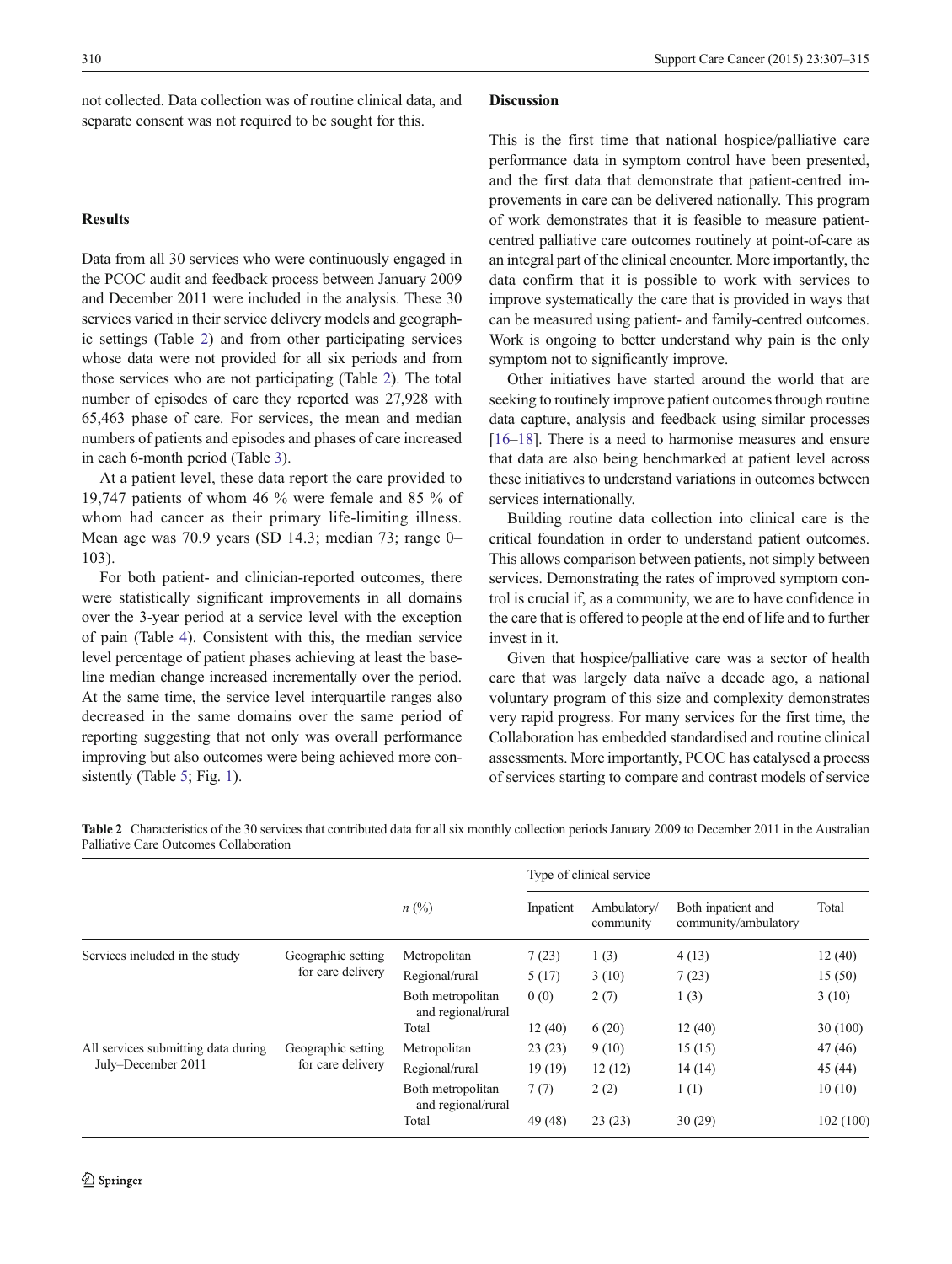<span id="page-4-0"></span>

| Table 3 Changes in caseload, episodes and phases of care overtime in the 30 services that provided data in all six monthly periods participating in the |  |
|---------------------------------------------------------------------------------------------------------------------------------------------------------|--|
| Australian Palliative Care Outcomes Collaboration                                                                                                       |  |

|                                                 |                   | Number            |                    |                                  |  |  |
|-------------------------------------------------|-------------------|-------------------|--------------------|----------------------------------|--|--|
|                                                 |                   | January-June 2009 | July-December 2011 | Total January 2009-December 2011 |  |  |
| Patients                                        |                   | 3,006             | 3,808              | 19,747                           |  |  |
| Episodes of care                                |                   | 3,886             | 5,039              | 27,928                           |  |  |
| Phases of care                                  | 8,372             | 11,656            | 65,463             |                                  |  |  |
| Number of episodes of care reported per service | Mean<br>Std. Dev. | 129.5<br>120.3    | 168.0<br>162.8     |                                  |  |  |
|                                                 | Median            | 91                | 94                 |                                  |  |  |
|                                                 | Range             | 12-457            | $23 - 643$         |                                  |  |  |
| Number of phases of care reported per service   | Mean              | 279.1             | 388.5              |                                  |  |  |
|                                                 | Std. Dev.         | 238.1             | 375.0              |                                  |  |  |
|                                                 | Median            | 201.5             | 232                |                                  |  |  |
|                                                 | Range             | $16 - 805$        | $51 - 1475$        |                                  |  |  |

delivery and levels of resourcing in ways that have not happened before.

## Strengths of this program

Bespoke measures important to patients and their families cannot be derived from clinical records and need to be collected prospectively. These data fulfil this crucial criterion. The diversity of settings makes such collection even more crucial, and this study represents the various clinical settings in which hospice/palliative clinical care is delivered.

By using phase and a measure of function, PCOC has also embedded a new common language for rapidly describing the position on the care trajectory of individual patients [\[19\]](#page-8-0).

The use of these two simple measures (phase and function) to describe each patient also allows for data standardisation across the palliative care population in a way that has not been possible before. This includes an ability for referring health professionals and specialist service providers to use descriptors with agreed definitions to describe a person's physical status accurately and quickly.

By controlling for patients' overall physical status (which is the major predictor of resource utilisation at the end of life) in the comparisons made, residual variations are largely going to be due to variations between services: models of care, clinical competencies, resourcing or combinations of these factors. This has allowed a process of embedding quality systematically across a whole sector of the health system relatively quickly. Developing a culture of rapid evaluation and re-evaluation after adjusting local models of clinical care delivery is an exciting development within hospice/palliative care.

Data collected in this prospective way are of high quality because their collection is built into routine clinical practice. Tools used clinically on a day-to-day basis to measure and plan patient care can be captured and, from a service's perspective, be used to follow performance over time with a small number of key measures that are important to patients and their families. The simplicity of the measures is a major strength especially with the ability to complement this work with direct patient and family/ caregiver surveys.

|  |  | <b>Table 4</b> Regression coefficients (standard errors) of fixed effects from the multi-level models |  |  |  |  |  |  |  |  |
|--|--|-------------------------------------------------------------------------------------------------------|--|--|--|--|--|--|--|--|
|--|--|-------------------------------------------------------------------------------------------------------|--|--|--|--|--|--|--|--|

| Clinical assessment tool               | Domain/symptom          | Intercept         | Time (slope)      |
|----------------------------------------|-------------------------|-------------------|-------------------|
| Palliative care problem severity score | Pain                    | $0.668(0.020)$ ** | 0.002(0.006)      |
|                                        | Other symptoms          | $0.517(0.027)$ ** | $0.021(0.005)$ ** |
|                                        | Family/carer            | $0.492(0.034)$ ** | $0.023(0.006)$ ** |
|                                        | Psychological/spiritual | $0.590(0.028)$ ** | $0.028(0.005)$ ** |
| <b>Symptom Assessment Scale</b>        | Pain                    | $0.064(0.022)$ ** | 0.004(0.006)      |
|                                        | Nausea                  | $0.749(0.021)$ ** | $0.020(0.004)$ ** |
|                                        | Breathing problems      | $0.663(0.018)$ ** | $0.016(0.004)$ *  |
|                                        | Bowel problems          | $0.598(0.027)$ ** | $0.025(0.006)$ ** |

 $*_{p<0.01,**_{p}<0.001}$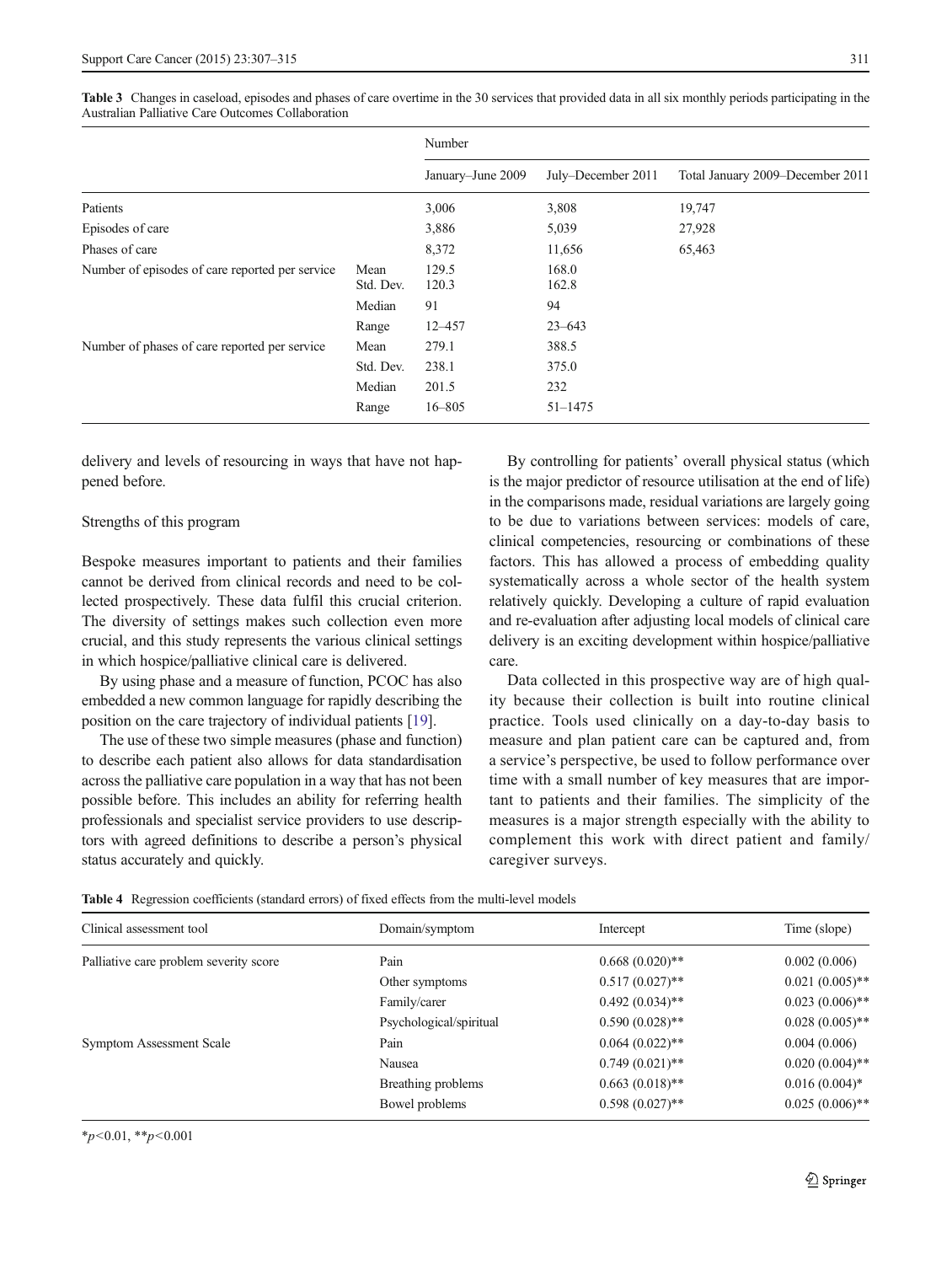<span id="page-5-0"></span>Table 5 Service level percentage of patient phases achieving at least the baseline average change—median and interquartile ranges over time of the 30 services participating continuously in the Australian Palliative Care Outcomes Collaboration for key domains of care

|                                    |                        | January-June<br>2009 | July-December<br>2009 | January-June<br>2010 | July-December<br>2010 | January-June<br>2011 | $July-$<br>December<br>2011 |
|------------------------------------|------------------------|----------------------|-----------------------|----------------------|-----------------------|----------------------|-----------------------------|
| PCPSS: pain                        | Median                 | 65 %                 | 68 %                  | 66 %                 | 67 %                  | 70 %                 | 69 %                        |
|                                    | Interquartile<br>range | 18 %                 | 13 %                  | $11\%$               | 10 %                  | $12\%$               | 14 %                        |
| PCPSS: other symptoms              | Median                 | 48 %                 | 50 %                  | 56 %                 | 61 %                  | 59 %                 | 62 %                        |
|                                    | Interquartile<br>range | 23 %                 | 25 %                  | 22 %                 | 15 %                  | $15\%$               | 16 %                        |
| PCPSS: family carer                | Median                 | 48 %                 | 52 %                  | 56 %                 | 55 %                  | 59 %                 | 60 %                        |
|                                    | Interquartile<br>range | 24 %                 | 22 %                  | 23 %                 | 12 %                  | 13 %                 | 20 %                        |
| PCPSS: psychological/<br>spiritual | Median                 | 59 %                 | 63 %                  | 67 %                 | 67 %                  | 69 %                 | 73 %                        |
|                                    | Interquartile<br>range | $22\%$               | 22 %                  | $15\%$               | 16 %                  | 18 %                 | $9\%$                       |
| SAS: pain                          | Median                 | 64 %                 | 65 %                  | 62 $%$               | 65 %                  | 64 %                 | 66 %                        |
|                                    | Interquartile<br>range | $20\%$               | $16\%$                | $15\%$               | $13\%$                | $14\%$               | 12 %                        |
| SAS: nausea                        | Median                 | 76 %                 | 81 %                  | 83 %                 | 80 %                  | 82 %                 | 84 %                        |
|                                    | Interquartile<br>range | $17\%$               | $14\%$                | $14\%$               | $11\%$                | $9\%$                | $10\%$                      |
| SAS: difficulty breathing          | Median                 | 68 %                 | 66 %                  | 71 %                 | 71 %                  | $71\%$               | 75 %                        |
|                                    | Interquartile<br>range | $19\%$               | 12 %                  | $8\%$                | $8\%$                 | $11\%$               | 15 %                        |
| SAS: bowel problems                | Median                 | 65 %                 | 68 %                  | 66 %                 | 67 %                  | 70 %                 | 69 %                        |
|                                    | Interquartile<br>range | 18 %                 | $13\%$                | $11\%$               | 10 %                  | 12 %                 | 14 %                        |

PCPSS Palliative Care Problem Severity Score, SAS Symptom Assessment Score

## Limitations

This analysis is limited to those services that participated for the entire 42-month period, and although they may not be entirely representative of all services, they represent a range of service models in a range of settings and provide care to a large number of patients. Importantly, the finding that patient-centred outcomes can be improved is in no way diminished by the number of services.

These data can only reflect people who are referred to specialist palliative care services, and this currently represents about 60 % of people who will die from cancer with much lower rates for other life-limiting illnesses [\[20\]](#page-8-0). Extending this data collection into primary care to cover the balance of patients is going to be far more challenging. Further development of the data system will enhance the ability to follow individual patients across a range of settings of care.

Staff competency in clinical ratings is an area of ongoing training and calibration. There is also an unquantifiable level of proxies making clinical ratings on behalf of patients, but this has systematically diminished

over the course of the data reported here and would likely therefore serve to underestimate the magnitude of improvement reported. Quantifying the discrepancy between patient and proxy ratings has been an important part of this process [\[14\]](#page-7-0).

## Implications for research

These data are a demonstration of what can be measured nationally on a routine basis. However, these data are not sufficient to explain why similarly resourced services have different patient outcomes. Differences in clinical outcomes between services as a result of differing staffing levels can also be deduced from the PCOC processes. This is a work that needs to be done urgently. Equally, research on why pain is the only symptom not to significantly improve is also urgent.

There is the challenge of whether service level improvements are translating into improvements at an individual patient level at a level that is clinically meaningful. As numbers increase in the dataset, subgroup analyses will also be able to be undertaken by site of care and by diagnostic subgroups.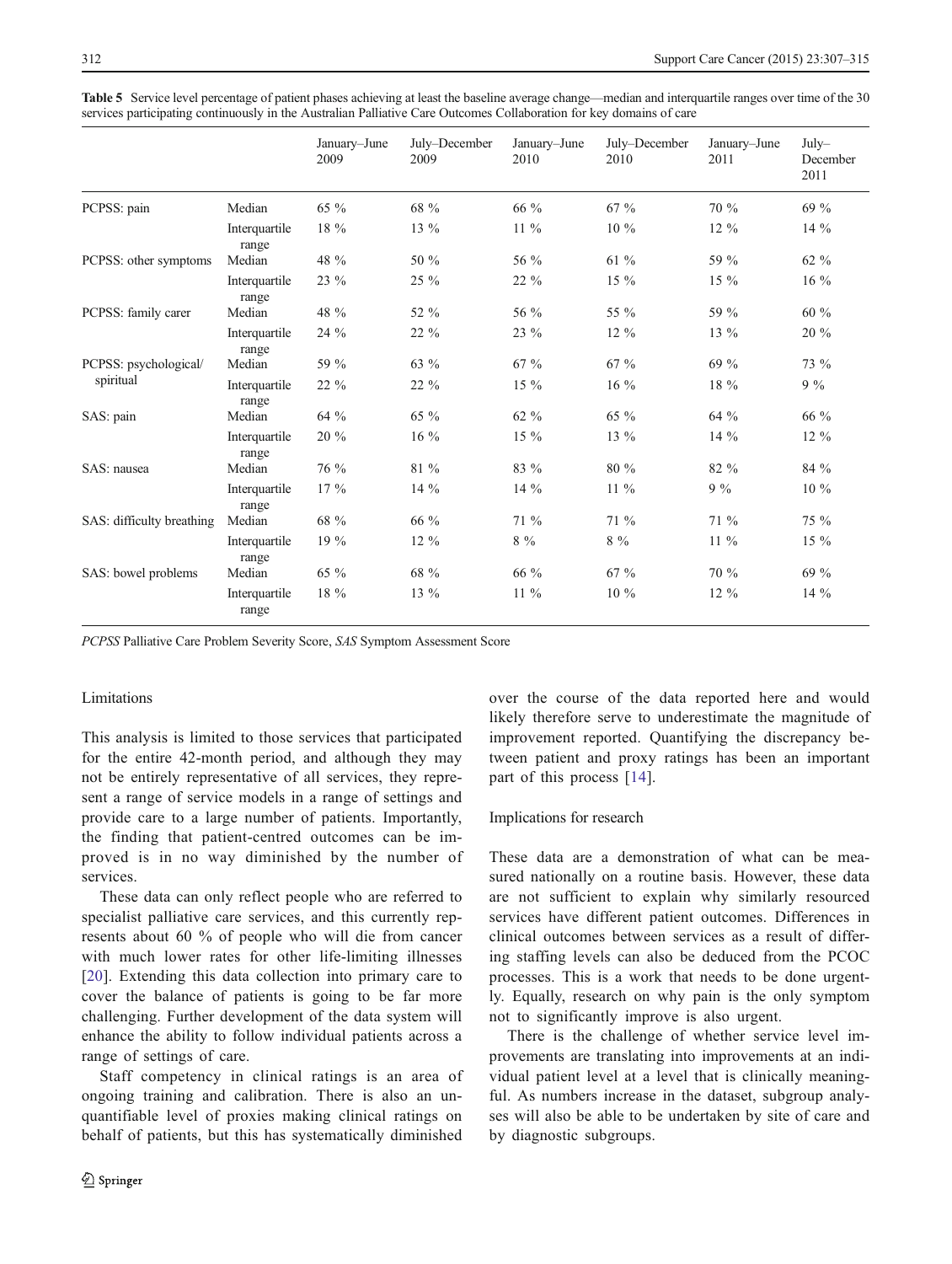<span id="page-6-0"></span>

Fig. 1 Boxplots showing the distributions of the percent of patient phases at or above baseline by service with clinician-rated measures (Palliative Care Problem Severity Score (PCPSS)) and patient-rated

Implications for clinical practice and quality improvement

The quality of hospice/palliative care can be improved, but this requires performance to be measured routinely by the people for whom it most counts—patients. Without such measurement, it is tempting to rely on the praise and

Symptom Assessment Scale (SAS). Data from January 1, 2009 to De-

cember 31, 2011; 65,463 phases of care for 19,747 patients

gratitude of families who have experienced the services offered. Given these data, it is difficult to justify any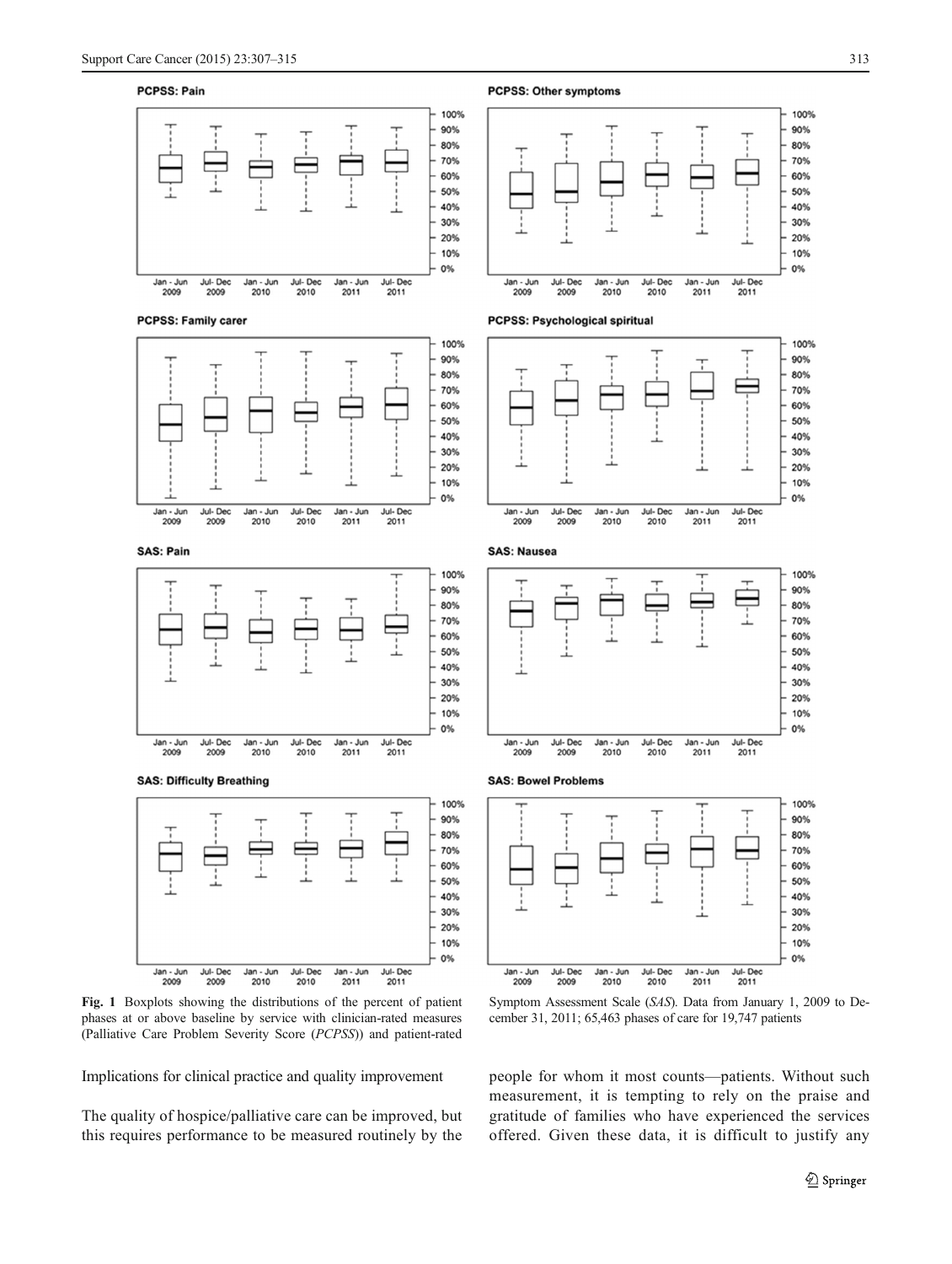<span id="page-7-0"></span>service that does not actively include measurement of the service's performance and uses these data to drive quality improvement processes.

# Implications for health policy

The community-wide benefits of hospice/palliative care services include benefits for patients and their families/ caregivers [[21](#page-8-0)]. Ensuring that the services offered systematically improve is likely to amplify the benefits that have already been observed. Given the increasing levels of investment in hospice/palliative care services by health services, it is crucial to expand the evidence base that supports improved health outcomes for people at the end of life and for caregivers while in the role and subsequently. These data also suggest that funders can now consider linking funding levels to patient-centred quality outcomes.

# **Conclusions**

Although the outcomes are encouraging, this program of work also highlights the continued deficits that exist in symptom control. Only by systematic and routine measurement can the magnitude of this be identified and addressed. The process of addressing each individual service's performance is being addressed by the PCOC staff (QIF) who work alongside every participating service to identify areas for improvement, define interventions to be implemented and help to monitor the subsequent outcomes.

Ultimately, this study demonstrates that meaningful outcomes can be routinely collected in hospice/palliative care and, that by providing a feedback loop and service to service benchmarking, patient-focused improvements can be delivered.

Acknowledgments The team acknowledge the dedicated input of clinicians from right around the country and applaud their courage in measuring performance and willingness to respond to data by changing the way that care is delivered in order to provide better outcomes for patients and their families. The team also acknowledge that this dataset represents almost 20,000 people who died an expected death, with all that this represents in human terms for each of those people and their families.

Funding The Australian national Palliative Care Outcomes Collaboration is funded by the Australian Government Department of Health

Conflict of interest The authors declare that they have no conflicts of interests.

Open Access This article is distributed under the terms of the Creative Commons Attribution Noncommercial License which permits any noncommercial use, distribution, and reproduction in any medium, provided the original author(s) and the source are credited.

## References

- 1. Keay TJ, Fredman L, Taler GA, Datta S, Leverson SA (1994) Indicators of quality medical care for the terminally ill in nursing homes. J Am Geriatr Soc 42(8):853-860
- 2. Hales S, Zimmermann C, Rodin G (2008) The quality of dying and death. Arch Intern Med 168(9):912–918
- 3. Patrick DL, Curtis JR, Engelberg RA, Nielsen E, McCown E (2003) Measuring and improving the quality of dying and death. Ann Intern Med 139(5 Pt 2):410–415
- 4. Currow DC, Abernethy AP, Fazekas BS (2004) Specialist palliative care needs of whole populations: a feasibility study using a novel approach. Palliat Med 18(3):239–247
- 5. Waller A, Girgis A, Currow D, Lecathelinais C, Palliative Care Research Program Team (2008) Development of the palliative care needs assessment tool (PC-NAT) for use by multi-disciplinary health professionals. Palliat Med 22(8):956–964
- 6. Currow DC, Eagar K, Aoun S, Fildes D, Yates O et al (2008) Is it feasible and desirable to collect voluntarily quality and outcome data nationally in palliative oncology care? J Clin Oncol 26(23):3853– 3859. doi[:10.1200/JCO.2008.16.5761](http://dx.doi.org/10.1200/JCO.2008.16.5761)
- 7. Eagar K, Watters P, Currow DC, Aoun SM, Yates P (2010) The Australian Palliative Care Outcomes Collaboration (PCOC)—measuring the quality and outcomes of palliative care on a routine basis. Aust Health Rev 34(2):186–192. doi[:10.1071/AH08718](http://dx.doi.org/10.1071/AH08718)
- 8. Currow DC, Tieman JJ, Greene A, Zafar SY, Wheeler JL et al (2012) Refining a checklist for reporting patient populations and service characteristics in hospice and palliative care research. J Pain Symptom Manag 43(5):902–910. doi[:10.1016/j.jpainsymman.2011.](http://dx.doi.org/10.1016/j.jpainsymman.2011.05.015) [05.015](http://dx.doi.org/10.1016/j.jpainsymman.2011.05.015)
- 9. Eagar K, Gordon R, Green J, Smith M (2004a) An Australian casemix classification for palliative care: lessons and policy implications of a national study. Palliat Med 18(3):227–233
- 10. Eagar K, Green J, Gordon R (2004b) An Australian casemix classification for palliative care: technical development and results. Palliat Med 18(3):217–226
- 11. Hanson LC, Scheunemann LP, Zimmerman S, Rokoske FS, Schenck AP (2010) The PEACE project review of clinical instruments for hospice and palliative care. J Palliat Med 13(10):1253–1260
- 12. Pasman HRW, Brandt HE, Deliens L, Francke AL (2009) Quality indicators for palliative care: a systematic review. J Pain Symptom Manag 38(1):145–156
- 13. Aoun SM, Monterosso L, Kristjanson LJ, McConigley R (2011) Measuring symptom distress in palliative care: psychometric properties of the Symptom Assessment Scale (SAS). 14(3): 315-21, doi: [10.](http://dx.doi.org/10.1089/jpm.2010.0412) [1089/jpm.2010.0412](http://dx.doi.org/10.1089/jpm.2010.0412).
- 14. To THM, Ong WY, Rawlings D, Greene A, Currow DC (2012) The disparity between patient and nurse symptom rating in a hospice population. J Palliat Med 15(5):542–547
- 15. Trauer T (2010) Assessment of change in outcome management. In: Trauer T (ed) Outcome measurement in mental health. Cambridge University Press, Cambridge, pp 206–218
- 16. Barbera L, Seow H, Howell D, Sutradhar R, Earle C, et al. (2010) Symptom burden and performance status in a population-based cohort of ambulatory cancer patients. 116(24): 5767-5776, doi: [10.](http://dx.doi.org/10.1002/cncr.25681) [1002/cncr.25681](http://dx.doi.org/10.1002/cncr.25681)
- 17. Kamal AH, Bull J, Stinson C, Blue D, Smith R et al (2011) Collecting data on quality is feasible in community-based palliative care. J Pain Symptom Manag 42(5):663–667. doi[:10.1016/j.jpainsymman.2011.](http://dx.doi.org/10.1016/j.jpainsymman.2011.07.003) [07.003](http://dx.doi.org/10.1016/j.jpainsymman.2011.07.003)
- 18. Casarett DJ, Harrold J, Oldanie B, Prince-Paul M, Teno J (2012) Advancing thescience of hospice care: coalition of hospices organized to investigate comparative effectiveness. Curr Opin Support Palliat Care 6(4):459–464